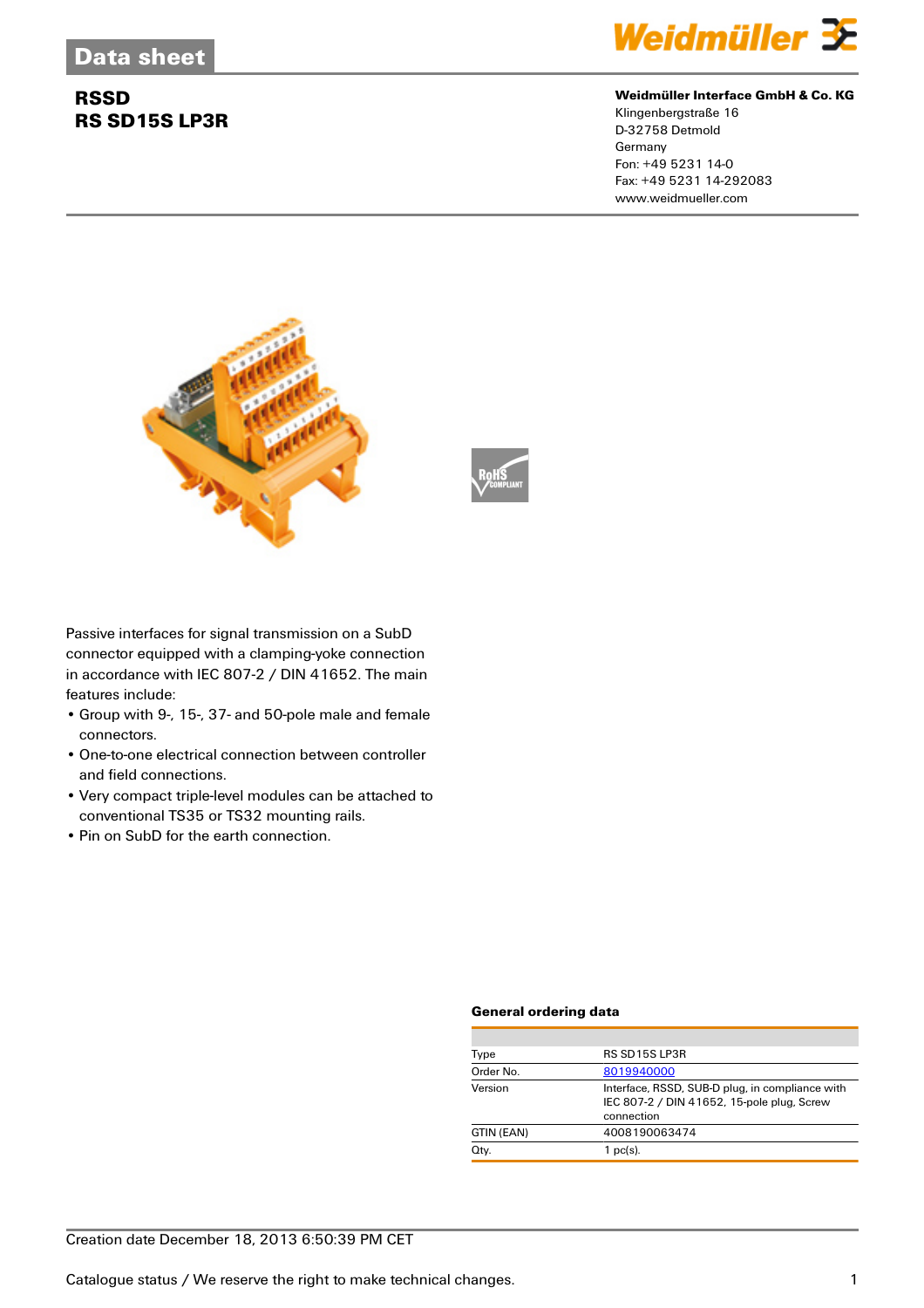## **RSSD RS SD15S LP3R**

# **Technical data**



#### **Weidmüller Interface GmbH & Co. KG**

Klingenbergstraße 16 D-32758 Detmold Germany Fon: +49 5231 14-0 Fax: +49 5231 14-292083

| <b>Dimensions and weights</b>                                   |                                                                  |                                                                 |                                        |
|-----------------------------------------------------------------|------------------------------------------------------------------|-----------------------------------------------------------------|----------------------------------------|
|                                                                 |                                                                  |                                                                 |                                        |
| Length                                                          | 45 mm                                                            | Width                                                           | 87 mm                                  |
| Height                                                          | 80 mm                                                            | Net weight                                                      | 128 <sub>g</sub>                       |
| <b>Temperatures</b>                                             |                                                                  |                                                                 |                                        |
|                                                                 |                                                                  |                                                                 |                                        |
| Operating temperature                                           | $0+55^{\circ}C$                                                  | Storage temperature                                             | $-40+70$ °C                            |
| <b>Connection Data</b>                                          |                                                                  |                                                                 |                                        |
| Connection on control side                                      | SUB-D plug, in compliance<br>with IEC 807-2 / DIN<br>41652       | Number of poles (control side)                                  | 15-pole plug                           |
| Connection (field side)                                         | LP3R 5.08mm                                                      | Earthing                                                        | Yes                                    |
| Protective earth connection                                     | Flat-blade contact                                               |                                                                 |                                        |
| <b>Rating data</b>                                              |                                                                  |                                                                 |                                        |
|                                                                 |                                                                  |                                                                 |                                        |
| Rated voltage                                                   | 100 V                                                            | Rated current per connection                                    | 1.5A                                   |
| <b>Insulation coordination (EN50178)</b>                        |                                                                  |                                                                 |                                        |
| According to                                                    | <b>DIN EN 50178</b>                                              | Rated insulation voltage                                        | 100 V                                  |
| Surge voltage category                                          | Ш                                                                | Pollution severity level                                        | $\overline{2}$                         |
| Pulse voltage test (1,2/50µs)                                   | 0.8 kV                                                           |                                                                 |                                        |
| <b>Connection field</b>                                         |                                                                  |                                                                 |                                        |
|                                                                 |                                                                  |                                                                 |                                        |
| Type of connection                                              | Screw connection                                                 | Clamping range, min.                                            | $0.13 \text{ mm}^2$                    |
| Clamping range, max.                                            | $6 \text{ mm}^2$                                                 | Solid, min. H05(07) V-U                                         | $0.5$ mm <sup>2</sup>                  |
| Solid, max. H05(07) V-U                                         | $6 \, \text{mm}^2$                                               | Flexible, min. H05(07) V-K                                      | $0.5$ mm <sup>2</sup>                  |
| Flexible, max. H05(07) V-K                                      | $4 \text{ mm}^2$                                                 | Flexible with sleeve, max.                                      | $2.5 \text{ mm}^2$                     |
| Flexible with sleeve, min.                                      | $0.5$ mm <sup>2</sup><br><b>AWG 26</b>                           | Sleeve with plastic collar, max.                                | $2.5$ mm <sup>2</sup><br><b>AWG 12</b> |
| Min. wire cross-section, AWG [field]<br>Tightening torque, min. | 0.5 Nm                                                           | Max. wire cross-section, AWG [field]<br>Tightening torque, max. | $0.6$ Nm                               |
| Stripping length                                                | 6 mm                                                             |                                                                 |                                        |
| <b>Classifications</b>                                          |                                                                  |                                                                 |                                        |
|                                                                 |                                                                  |                                                                 |                                        |
| <b>ETIM 3.0</b>                                                 | EC001419                                                         | <b>UNSPSC</b>                                                   | 30-21-18-01                            |
| eClass 5.1                                                      | 27-24-22-04                                                      | eClass 6.2                                                      | 27-24-22-04                            |
| eClass 7.1                                                      | 27-24-22-04                                                      |                                                                 |                                        |
| <b>Product information</b>                                      |                                                                  |                                                                 |                                        |
| Descriptive text accessories                                    | Refer to the "Universal cables PAC-UNIV" section in this chapter |                                                                 |                                        |
| <b>Approvals</b>                                                |                                                                  |                                                                 |                                        |
|                                                                 |                                                                  |                                                                 |                                        |
| Approvals                                                       |                                                                  |                                                                 |                                        |
|                                                                 |                                                                  |                                                                 |                                        |
| <b>ROHS</b>                                                     | Conform                                                          |                                                                 |                                        |
|                                                                 |                                                                  |                                                                 |                                        |

### Creation date December 18, 2013 6:50:39 PM CET

Catalogue status / We reserve the right to make technical changes. 2